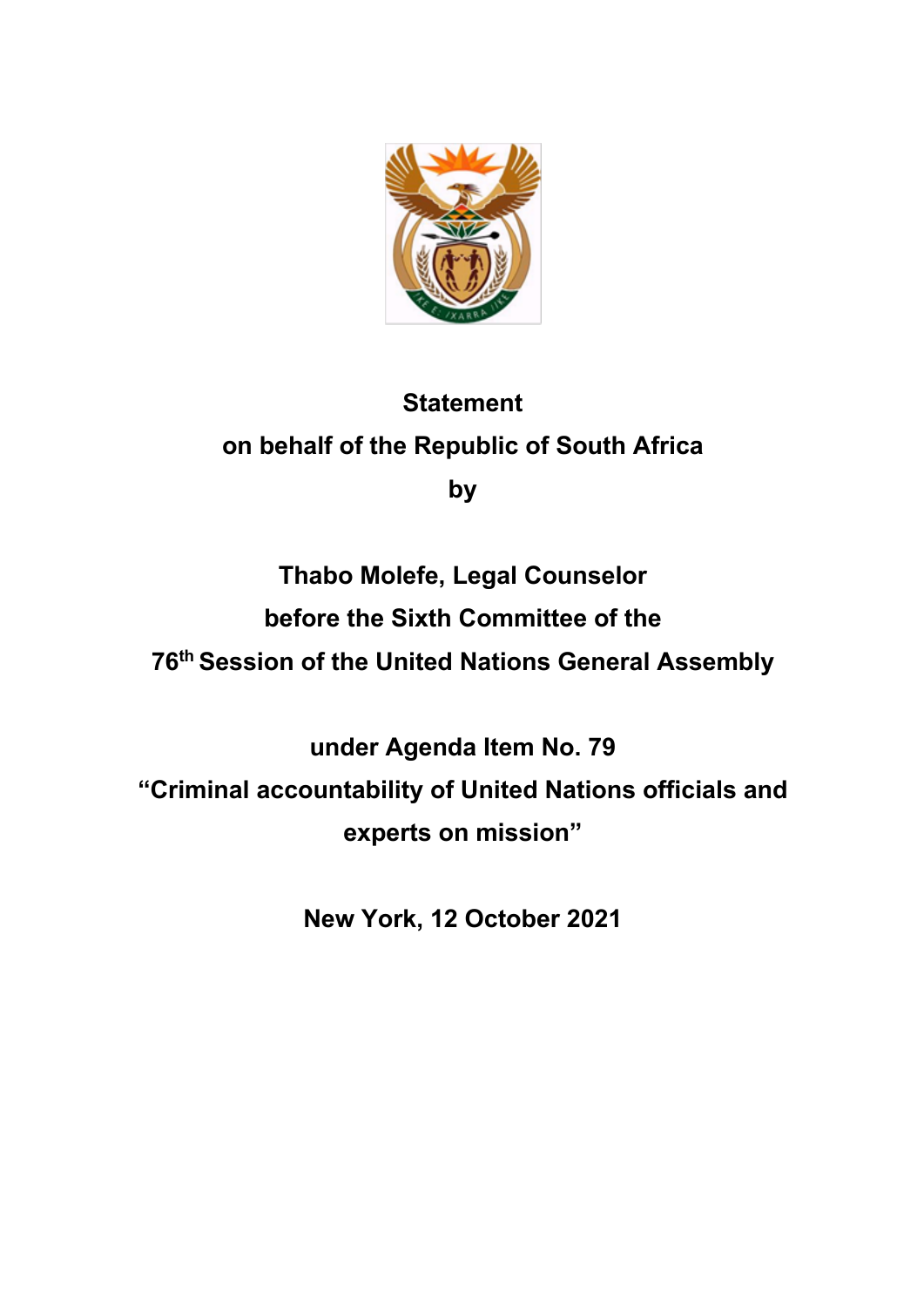## **Chair**

At the outset, South Africa wishes to align itself with the statements delivered on behalf of the Non-Aligned Movement and the African Group on this important matter before us.

## **Chair**

South Africa welcomes with great appreciation the reports by the Secretary-General on this important matter. We commend the countries that have shared their experiences and legal regimes which are enlightening and valuable in aiding all Member States in evaluating their own domestic legal frameworks for compliance with the requirements to close the 'jurisdictional gap'. South Africa acknowledges the extensive work required to produce the reports, and values the information communicated therein.

South Africa recognises the courageous actions of UN officials and experts on mission, as well as other officials within the UN system, for preventing and reporting the criminal activity and misconduct at the risk of personal prejudice. Such persons should be highly commended as their courageous actions are in line with the values of the United Nations. South Africa condemns any act of criminality against the vulnerable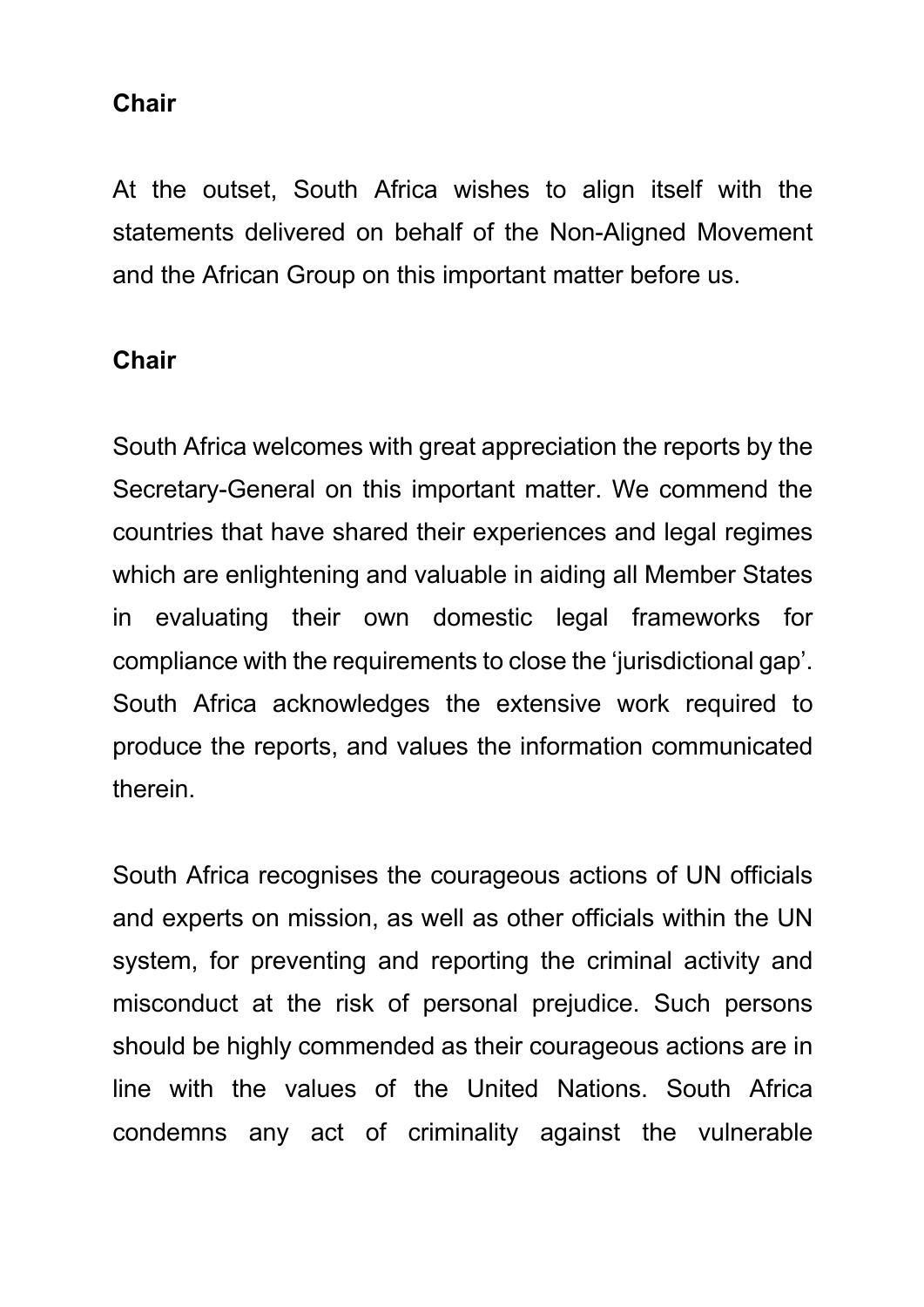populations that depend on the United Nations officials and experts on mission for protection.

South African national laws such as the Criminal Procedure Act 51 of 1977 makes it possible for South Africa to prosecute any citizen who committed crimes outside the borders of the Republic of South Africa and who cannot be prosecuted by the courts of the country in which the crimes were committed due to the fact that the person is immune from criminal jurisdiction in terms of the provisions of international law. South Africa can investigate and prosecute the perpetrators provided the offenses they have committed are also classified as crimes in terms of South African law. The measures provided for in our national laws are aimed at ensuring accountability for acts of a criminal nature where the diplomatic status may be abused by the officials.

Similarly, the International Cooperation in Criminal Matters Act 75 of 1996 allows for cooperation with other countries in an effort to combat and prevent crime at an international level. The legislation allows for South Africa to enter into agreements with other countries with a common purpose of holding cross border criminals responsible for the crimes they have committed.

South Africa reiterates, its support for combatting criminal activities by UN officials and experts on mission. We re-assure